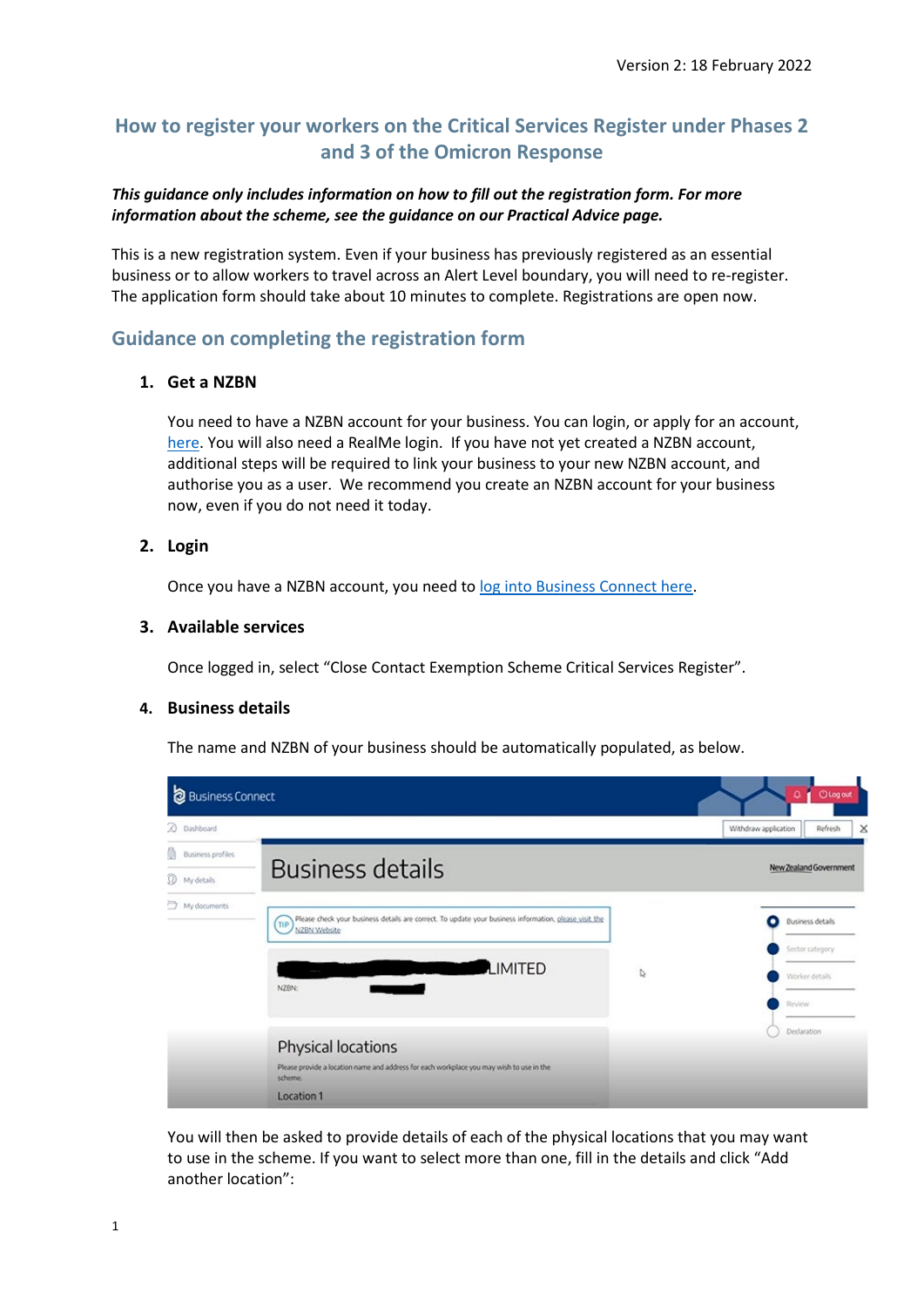| Dashboard<br>D                |                                                                                                     |
|-------------------------------|-----------------------------------------------------------------------------------------------------|
| <b>Business profiles</b>      |                                                                                                     |
| D<br>My details               | Physical locations                                                                                  |
| $\Rightarrow$<br>My documents | Please provide a location name and address for each workplace you may wish to use in the<br>scheme. |
|                               | D.<br>Location 1                                                                                    |
|                               | Location name                                                                                       |
|                               |                                                                                                     |
|                               | Location address                                                                                    |
|                               |                                                                                                     |
|                               | Please enter a street address, for example 123 High Street. Location address cannot be a P.O. Box.  |
|                               | Region                                                                                              |
|                               | v                                                                                                   |
|                               |                                                                                                     |
|                               | · Add another location                                                                              |

You will then be asked the total number of employees for your business:

| Please enter the total number of employees for your business |  |  |
|--------------------------------------------------------------|--|--|
| Number of employees                                          |  |  |
| 20                                                           |  |  |

[You need to record the number of employees along with their location. MPI has advised that the location(s) listed should be the location a worker/employee **primarily** works at. If an employee/worker works over several locations, only the primary location should be entered. For any further or secondary locations – do not re-enter or re-count the employee.

We note that this page refers to employees rather than the broader term "workers". We sought clarification from MPI as to whether or not the form is intended to include contractors. They advised that it will depend on the circumstances and contractual arrangements. Contractors can either register themselves **or** if the contractor is solely contracted to the business those workers may be captured as an employee for the purposes of this form.]

Lastly, you will be asked to confirm the contact details for your business related to the application. This will auto populate from your Business Connect contact details; however, you can override this if you like by clicking "Edit contact details"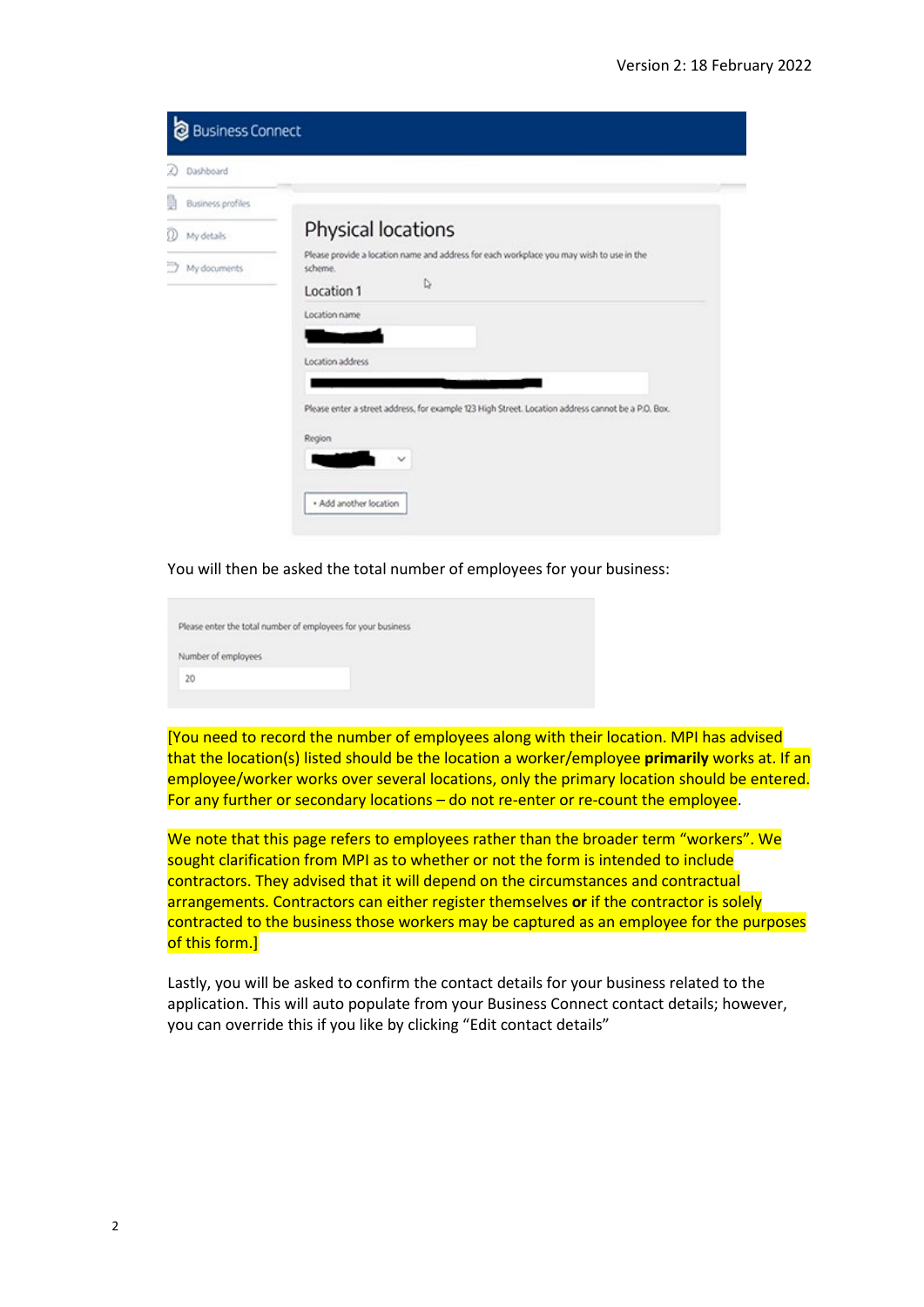|                                              | Request contact details                                                                                                                                                                     |
|----------------------------------------------|---------------------------------------------------------------------------------------------------------------------------------------------------------------------------------------------|
| else as the contact person for this request. | This is the person we will contact if we have any queries about this request. We will use<br>your Business Connect contact details by default. Alternatively, you can nominate someone      |
|                                              | Please note: the information provided in this form on behalf of a business will be accessible by the own<br>of the Business Connect account, as well as by any other nominated individuals. |
| Name:                                        |                                                                                                                                                                                             |
| Phone number:                                |                                                                                                                                                                                             |
| Email address:                               |                                                                                                                                                                                             |
| Edit contact details                         |                                                                                                                                                                                             |

Once this page is completed, click "Save and continue"

#### **5. Sector category**

The first step is to select your primary business activity. For winegrowers, we expect this will be "Primary industry and related business services". You will then need to select from one of two secondary activities: "Food production and manufacturing" or "Support services for food production":



You then need to explain your Critical business purpose. This has a character limit, but you can attach additional materials if you would like. You will need to create something that is **specific to your business**.



An example of what you could use/adapt is set out below: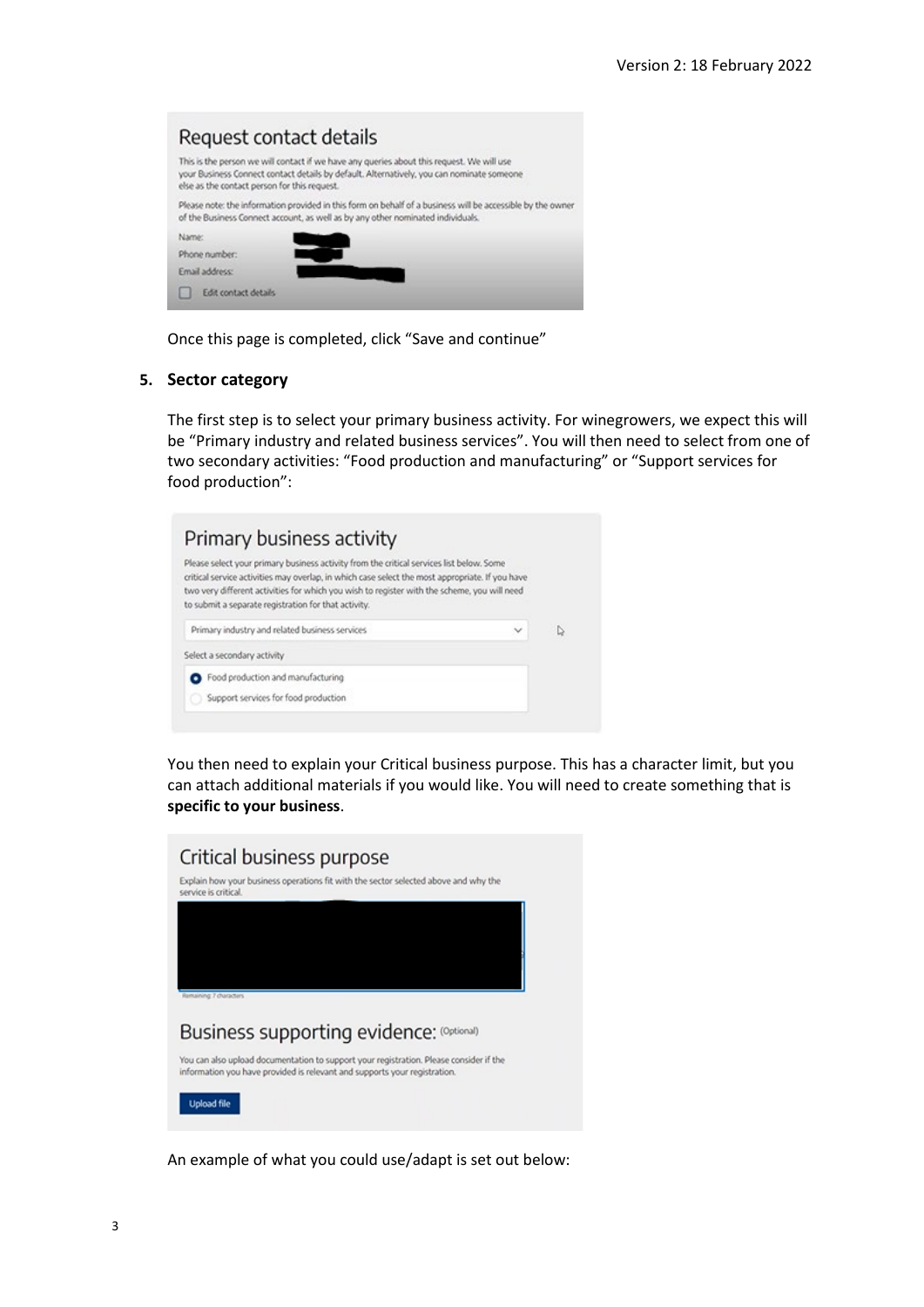*The winery needs to operate over the critical harvest period (April/May) to ensure the grapes are picked. Failure to do so will result in significant social and economic harm to our business, our grape growers and to the wider community and beyond. Our entire year's income is dependent on the crop being successfully harvested. We will be operating in lockdown-like conditions but need a return to work pathway for asymptomatic close contacts as per the scheme.* 

Once you have completed this page, select "Save and continue".

#### **6. Worker details**

On this next page, you will provide some information about your *workers*. This is only brief at this stage, we anticipate you will need to provide more details about your workers if they become close contacts, and you need to order rapid antigen tests.

We understand this information is used to estimate the number of rapid antigen tests that may be required by your business.

You will be asked to enter the number of workers for each physical location you have listed at step 4 above. As noted above, the location(s) listed should be the location a worker/employee **primarily** works at. If an employee/worker works over several locations, only the primary location should be entered. For any further or secondary locations – do not re-enter or re-count the employee.

The grey box at the bottom of the page will automatically populate the total number of workers.

|                   | VVOrker details                                                                                      |
|-------------------|------------------------------------------------------------------------------------------------------|
| locations.        | Provide details about the number of workers who may be accessing the scheme at each of your business |
|                   |                                                                                                      |
|                   | Please enter number of workeds who may be accessing the scheme at this location                      |
| Number of workers |                                                                                                      |
| 10                |                                                                                                      |
|                   |                                                                                                      |
|                   | Total number of workers who you may require to use the Close Contact Exemption Scheme                |
| 10 <sub>10</sub>  |                                                                                                      |
|                   |                                                                                                      |

Once you have completed this page, select "Save and continue".

#### **7. Review**

You will then be taken to a page where you can review all the information that you have entered.

Once you have completed this page, select "Save and continue".